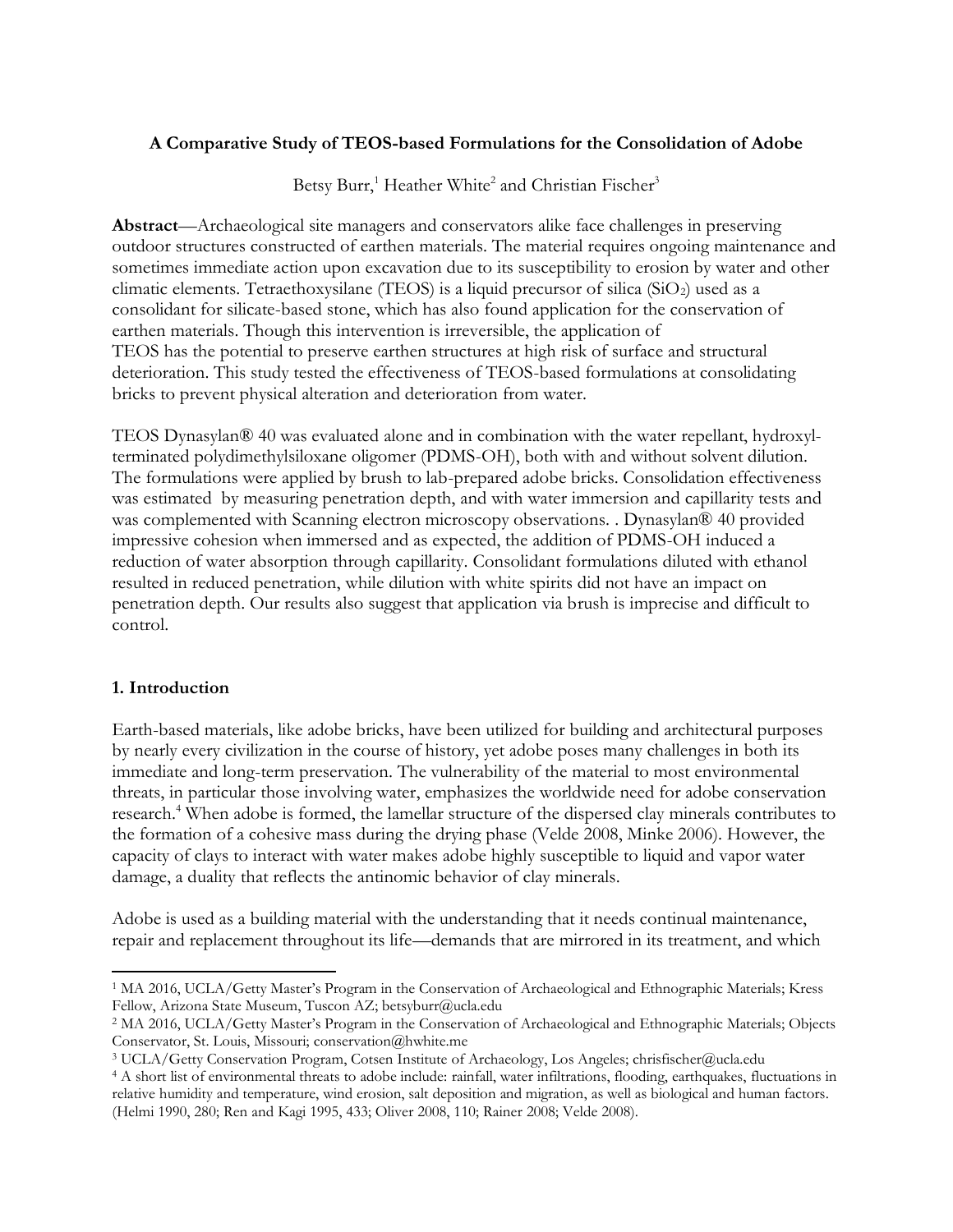further illustrate the inherent challenges of its conservation. Conservators and archaeologists require methods to preserve adobe well beyond its intended lifespan, often without the resources for monitoring or maintenance. A number of preventive and remedial measures have been employed at archaeological and cultural heritage sites to protect adobe architecture (Oliver 2008a, Matero 2015). Among them, the use of alkoxysilane-based consolidants, such as tetraethoxysilane (TEOS), have shown to be viable and compatible treatment options to restore cohesion to adobe.

Some of the relevant sources that detail the chemistry and physics of alkoxysilanes and their gels include Brinker and Scherer (1990) and Wheeler (2005). In the case of TEOS, the ethoxy groups can react with water to form Si(OH) moieties and through a series of condensation reactions, lead to the formation of a silica gel deposit. Although mainly studied and used for stone consolidation (Wheeler 2005, Scherer and Wheeler 2009, Doehne and Price 2010), in recent decades, TEOS and other silanes have also been evaluated for the consolidation of adobe, in both laboratory and field settings (Chiari 1987, 1990; Coffman, Selwitz and Agnew 1990; Helmi 1990; Oliver 2008b; Ferron and Matero 2011). In addition to their compatibility with silicate materials, TEOS-based consolidants have low viscosities and surface tensions, low toxicity and volatility, cause little visual alteration, and allow for retreatment. However, they are not without limitations, and their effectiveness is highly dependent on a number of factors that are not yet fully understood nor controllable.

One of the recognized issues with TEOS is the propensity for cracking and embrittlement during gelation and drying, which negatively affects performance. Several approaches have been explored to minimize this effect, including the use of pre-polymerized TEOS (oligomers), dilution with solvents, 5 and the addition of nanoparticles and/or short-chain polymers such as hydroxylterminated polydimethylsiloxane (PDMS-OH) to impart some flexibility to the silica network (Wendler 1996; Escalante et al. 2000; Scherer and Wheeler 2009; Salazar-Hernández et al. 2010; Zárraga et al. 2010; Verganelaki et al. 2015; Liu et al. 2016). However, these 'hybrid' solutions have yet to be tested for the consolidation of adobe, and the addition of compounds with water-repellent properties, like PDMS-OH, needs further consideration as it may not be desirable for every adobe treatment (Chiari 1987, 1990).

For this preliminary research aimed at investigating the behavior of TEOS-based products for the consolidation of adobe, we have used a commercially available oligomeric TEOS (D40) and labmade adobe brick samples. The consolidant was tested pure and in dilution with different solvents, as well as mixed with small amounts of PDMS-OH. For our adobe formulation, we have incorporated an acid-activated clay (Montmorillonite KSF) as a potential in-situ solid catalyst for the formation of the silica or modified-silica network, which could also favor interactions with the clay matrix. The consolidation treatments were evaluated based on depth of penetration, distribution and texture of the consolidant, water absorption, and hydrophobicity.

 $\overline{a}$ 

<sup>5</sup> Dilution has been shown to reduce cracking in the dried gel (Scherer and Wheeler 2009, 9), as well as enhance penetration and overall strengthen the consolidation. Likewise, solvent choice can impact the condensation reaction, influencing the efficacy of the treatment (Wheeler 2005, Scherer and Wheeler 2009). Ethanol is predominantly used to dilute alkoxysilanes, however other solvents include white spirits, white spirits, toluene, xylenes and acetone (Wheeler 2005, 76).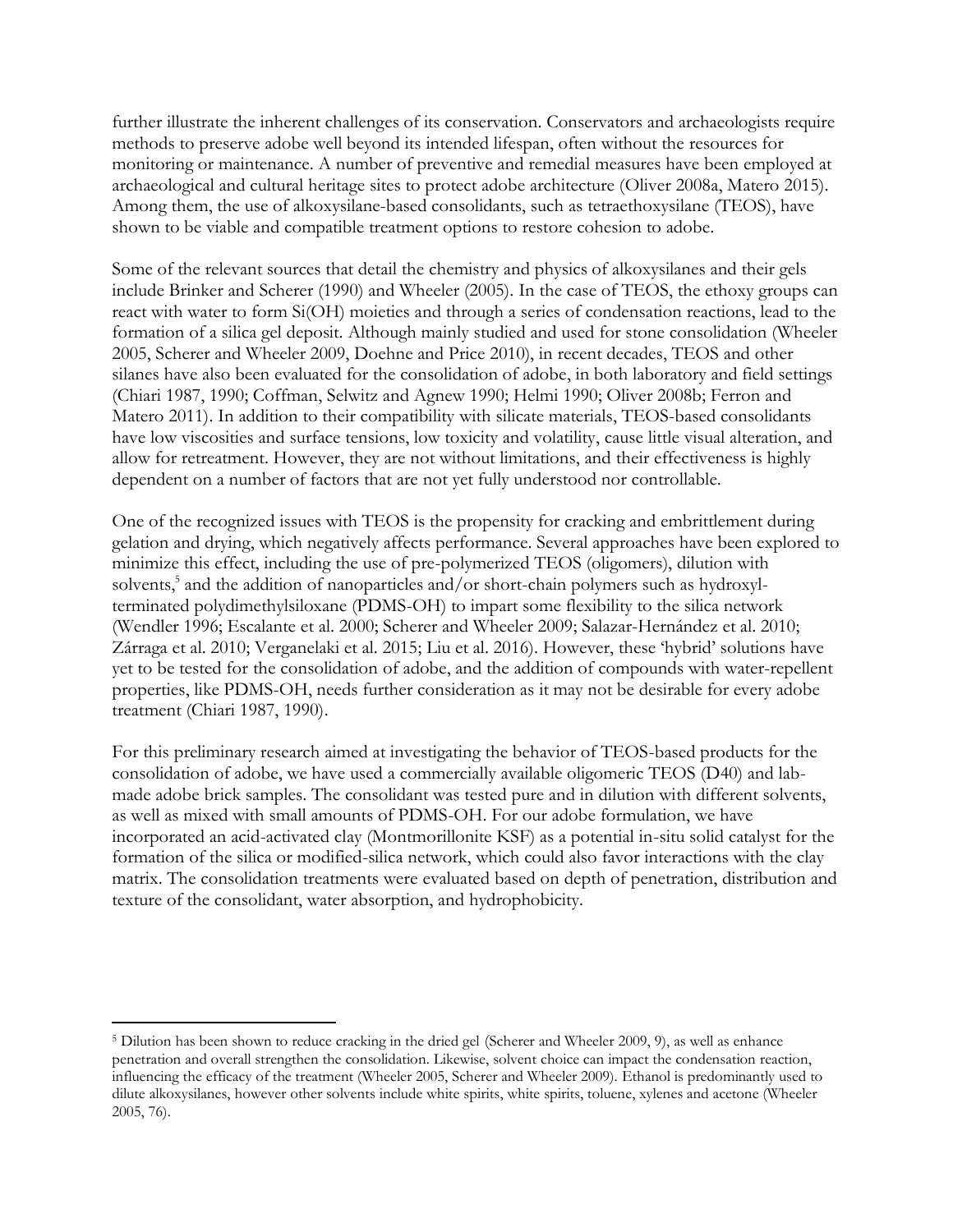## **2. Experimental**

# **2.1 Materials**

### *2.1.1 Adobe Bricks: Composition and Preparation*

Adobe bricks were made with 62.5% of coarse sand, 11.6% of silt (fine sand), 14.7% of montmorillonite KSF (Acros Organics), 9.8% of kaolin (non-swelling clay, Kremer 58250) and 1.3% rice hulls (percent by weight). Approximately 1300mL of water was added to the dry ingredients to achieve a workable adobe mixture that was pressed into a rigid 25.4 x 38.1cm plastic container with 5cm high walls. The slab was left to dry under ambient conditions for four days before it was cut into 22 brick samples, approximately 5.0cm x 7.5cm x 6.0cm. The bricks were further desiccated in the oven for three days at 50˚C and re-equilibrated in lab conditions, which resulted in an average weight increase of 0.6 grams due to the adsorption of water from the ambient atmosphere. The porosity of the bricks was measured through capillary absorption with white spirits. After conversion of the weight increase into volume, the calculated accessible porosity was about 27%.

#### *2.1.2 Conservation materials*

Dynasylan 40 or D40 (Evonik Industries) is a colorless, low viscosity ethyl silicate, which in the presence of water and a catalyst, hydrolyzes and condenses to form a silica-based network. D40 will form approximately 40-42% (w/w) silicon dioxide upon complete hydrolysis and condensation. D40 was catalyzed with 1% (w/w) di-*n*-butyltin dilaurate (DBTL), a neutral pH organotin catalyst (Gelest Inc.). The catalyzed D40 was tested pure and mixed with 10% (in volume) of short-chain PDMS-OH (Gelest Inc.), abbreviated D40 + PDMS-OH hereafter. These formulations were tested undiluted and diluted 5:1 with either white spirits (Specturm Stodder Solvent S1957) or ethanol (J.T. Baker Anhydrous Alcohol). The overall concentration of D40 at 5:1 with solvent was 83% without the addition of PDMS-OH and 75% with PDMS-OH by volume.

### **2.2 Methods**

### *2.2.1 Application*

Brush application was chosen because it is most widely used in the field. The consolidant mixtures were applied using 6 passes over the top surface (Fig. 1); the number of passes was determined at half the apparent refusal.<sup>6</sup>

### *2.2.2 Testing procedure*

 $\overline{a}$ 

Treated bricks were left to react in ambient conditions for 30 days prior to testing. To facilitate our tests, the bricks were cut into three equal parts: the outer sections were used for evaluation and the central sections were kept as controls. Results were compared against untreated reference bricks.

<sup>6</sup> Apparent refusal is the condition when the consolidant pools on the surface, and the substrate remains wet for 1 minute after application (Graziani, Sassoni, and Franzoni 2015, 2). For both practical and economic reasons, application in the field is more closely represented by half the apparent refusal.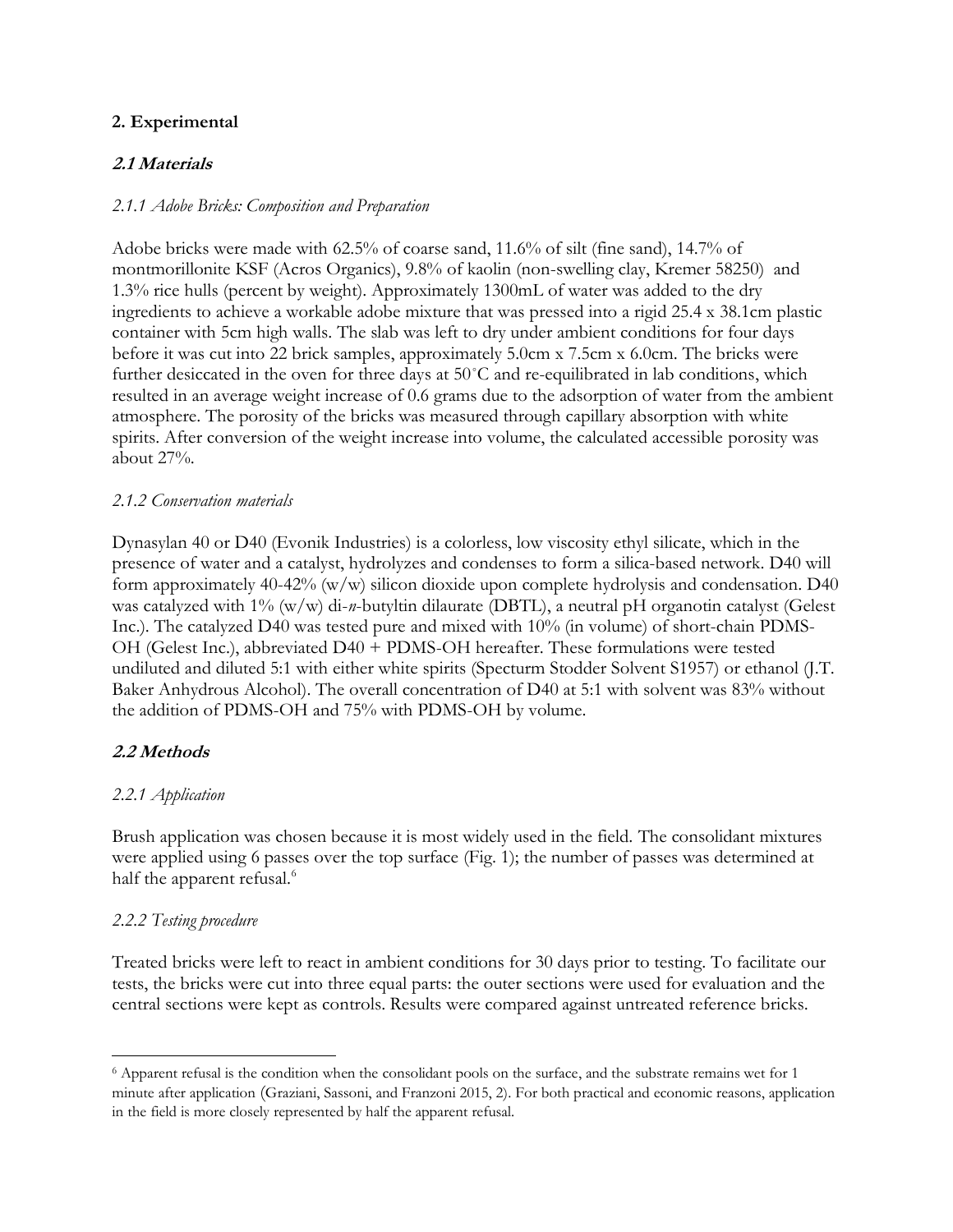Brush application was evaluated by measuring depth of penetration and calculating the amount of consolidant delivered to the bricks. Each brick was weighed before application and immediately after. The penetration depth of the consolidant was measured using the differences in wetting imparted by the treatments. Exposed cross-sections of the cut portions were lightly wetted with water and the penetration of the consolidant assessed as un-treated areas visibly saturated while treated areas repelled the water (Fig. 2). Direct measurements were taken in the center of the brick at the most shallow and deepest points, excluding penetration down the sides of the brick—a bias of brush application.

To test capillarity, right brick sections were placed in petri dishes on top of a layer of glass beads, with the consolidated surface in contact with less than 2mm of tap water (below the depth of consolidant penetration). Their capillary absorption was followed over 48 hours to evaluate how liquid water permeates through the consolidated surface. The bricks were photographed using a Nikon D90 SLR camera, and the maximum height of water absorption was measured from the photos using ImageJ software. Left portions of the bricks were placed into individual plastic cups within a tub which was then filled with tap water, in order to test the consolidations against prolonged and full immersion in water. After 30 minutes, the bricks were removed and allowed to dry for 2 days, including one day in an oven at 50° C, before being re-submerged for 3 days. Photographs were taken 1.5 hours after immersion, and again after 3 days.

Scanning electron microscopy (SEM) observations were done with a NOVA NanoSEM 230 (FEI) instrument equipped with an EDS detector (UltraDry, Thermo Scientific. Gold-coated samples were imaged at different magnifications in secondary electron mode and under high vacuum with an acceleration voltage of 5 keV.

# **3. Results & Discussion**

# *3.1 Application method evaluation*

The total amount of consolidant applied ranged from 3.7 to 5.1 grams (Table 1), which corresponds to an average consumption of about one liter per square meter. The differences do not show any obvious correlation with variables such as composition, dilution or solvent type, and it seems that they are primarily related to the discontinuous, and somehow difficult to control, aspects of the brush application method (Franzoni et al. 2014a). Allowing for a delay between brush passes would likely result in deeper penetration, however the inherently discontinuous method of brushing will always give variable results.

D40 +PDMS-OH penetrated deeper than consolidant without PDMS-OH (Table 2). When diluted with ethanol, the consolidant formulations had the shallowest depth of penetration, averaging around 0.35cm, despite having higher than average weight of consolidant applied. The ethanol likely penetrated less deeply because of its quick evaporation time. For mixtures without ethanol, penetration averaged 0.65cm. Dilution with white spirits did not have a significant impact on depth of penetration compared to undiluted active ingredients, though perhaps greater dilution would have an effect.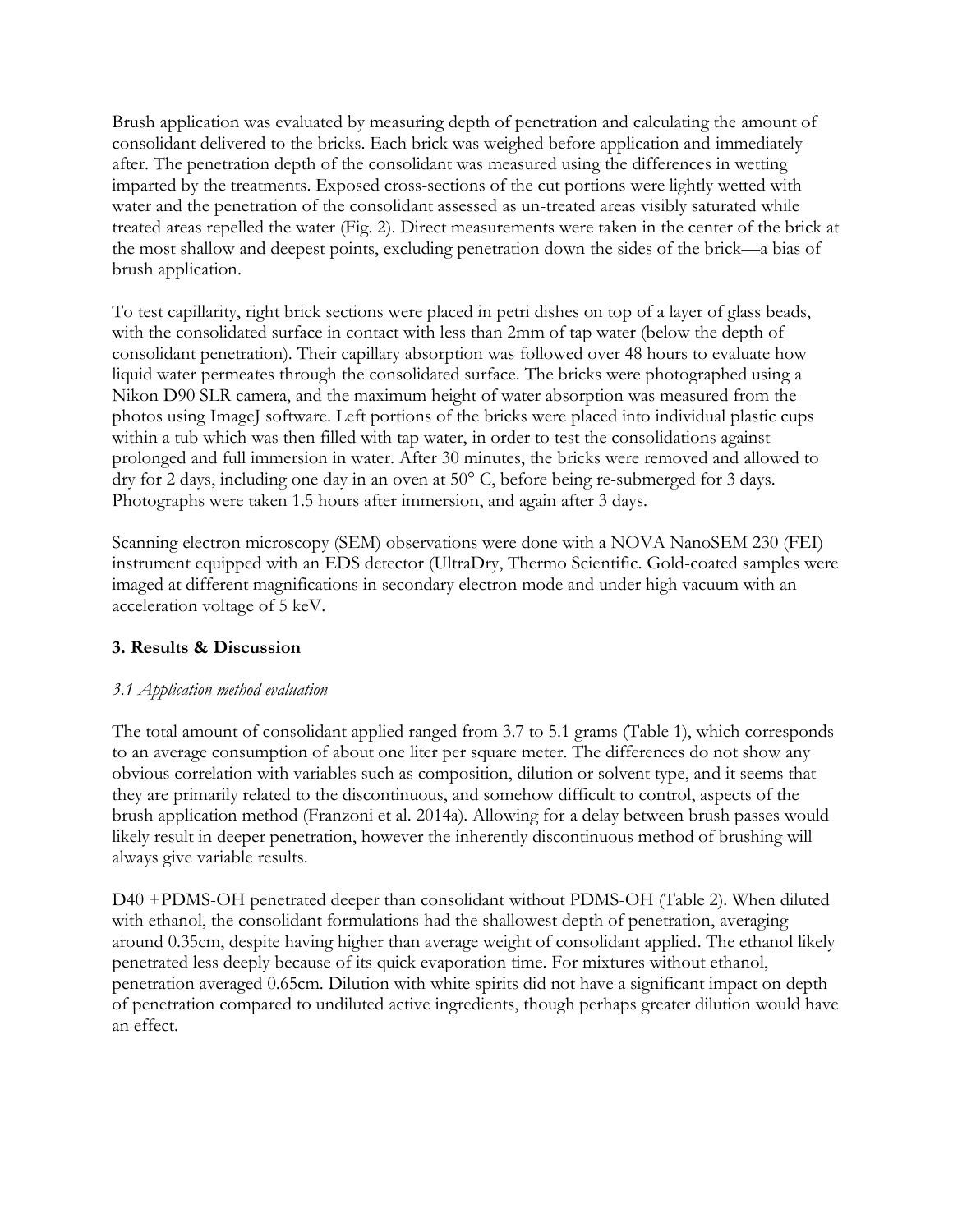#### *3.2 Texture and structure: SEM observations*

At high magnification, the main components of the untreated brick are clearly distinguishable with the coarse and fine sand particles embedded in the clay matrix, which shows the typical lamellar structure of montmorillonite and kaolinite (Fig. 3, A, B). For the sample treated with D40, the silica gel that was formed upon the TEOS reaction can be observed in the form of a compact and relatively homogeneous material, without many cracks, filling large pores (Fig. 3, C). In porosity structures of much smaller size, the silica gel can be observed within the clay aggregates or even bridging individual kaolinite platelets (Fig. 3, D). Also noticeable on the latter picture is the – partly –mesoporous texture of this gel which could be related to different reaction conditions and rates in these very small pores. For the sample treated with D40 + PDMS-OH, no major difference could be observed, in particular regarding the flexibility of the silica network, though the distribution of the consolidant in the clay matrix seems to be more homogeneous (Fig. 3, E, F).

### *3.3 Consolidation performance during water exposure*

During water immersion, the untreated areas of adobe began to visibly disintegrate after two minutes, and fully disintegrated in less than a half hour, leaving behind only the portions of adobe treated with consolidant. Each formulation of D40 withstood immersion in water for 3 days, without visible losses or change to the consolidated portions (Figure 4).

Within the first 45 minutes of the capillarity test, the untreated brick suffered slumping and deformation as the water reached the top surface (Figure 5). Water also permeated to the top of the bricks treated with D40 without PDMS-OH, however the brick did not suffer appreciable loss of structural integrity, likely because the unconsolidated areas near the top had less prolonged contact with water. In comparison, a non-wetting meniscus was observed at the interface between water and the brick samples treated with D40 + PDMS-OH, which lasted for over 18 hours with no observed wetting (Figure 5). By 32 hours, the water permeated all treated bricks, and by 48 hours it rose by capillary action to between 12.2 mm and 12.9 mm for all bricks treated with formulations including PDMS-OH. Ethanol dilution of D40 +PDMS-OH had the lowest capillarity height. The water repellency of bricks treated with PDMS-OH may have influenced the lower capillarity height values.

It should be mentioned that exposure of both treated and untreated adobe bricks to water caused a yellowish precipitate to form (Figure 5), which contained hexahydrite (MgSO<sub>4</sub>(H<sub>2</sub>O)<sub>6</sub> based on X-ray diffraction, and a predominant peak for iron when analyzed with X-ray fluorescence spectroscopy. The formation of salts and the release of iron in ferric form can be related to the interaction of water with the acid-treated montmorillonite.

TEOS imparts a temporary degree of hydrophobicity, which can last for several months as ethoxy groups continue to react (Chiari 1987, 2; Ferron and Matero 2011, 58; Franzoni et al. 2014b, 349-50; Scherer and Wheeler 2009, 17). For this reason, water absorption for the sample treated with pure D40 was reevaluated after two years. Within an hour of contact between water and the treated surface, there was a 10% weight increase by the test brick, as well as a softening and progressive disaggregation of the non-consolidated areas. This indicates that the TEOS lost its initial hydrophobic character though continues to significantly improve the resistance to water-induced decohesion of the adobe material.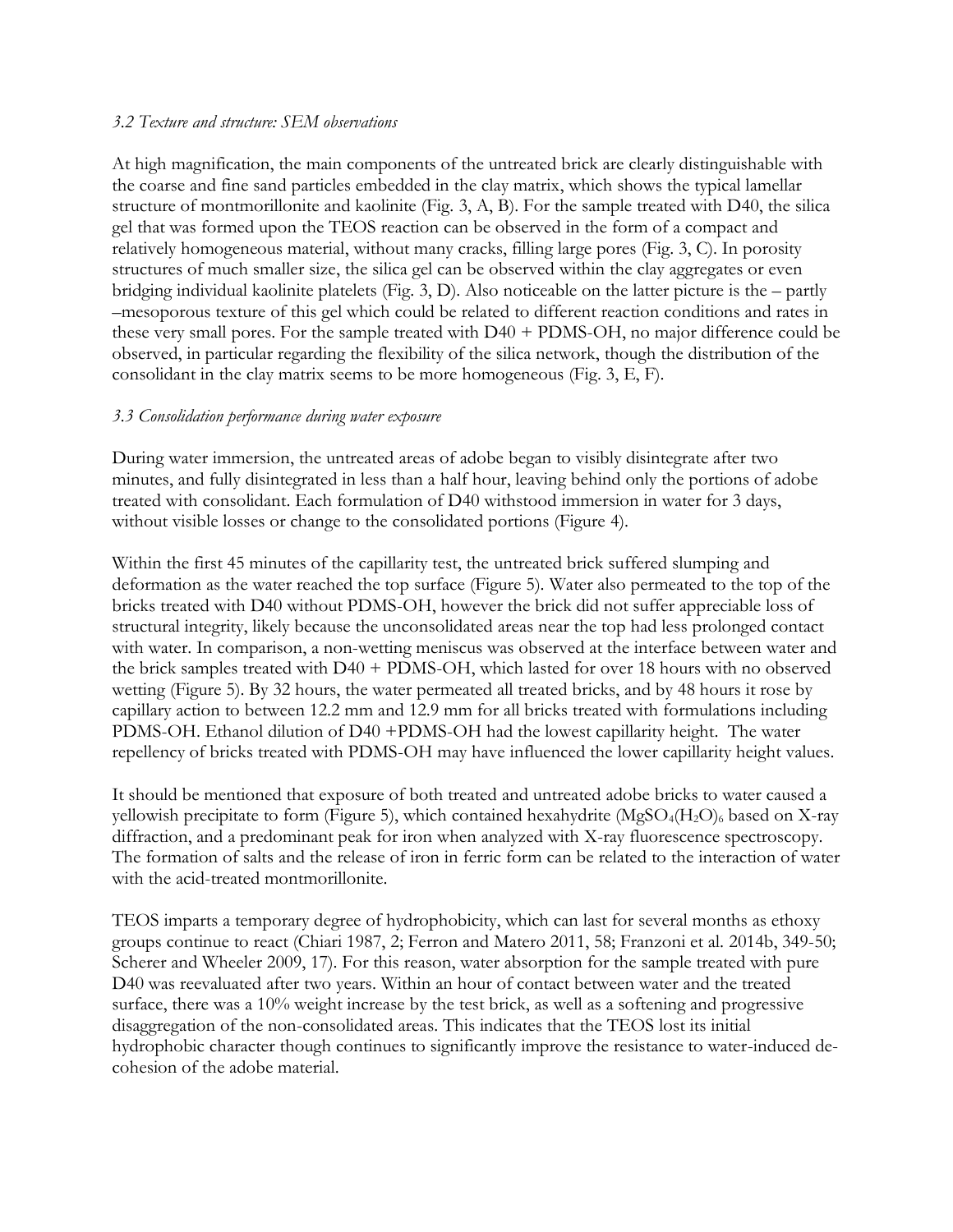Our results suggest that dilution of D40 beyond 75% (the D40 content in formulations containing PDMS-OH and solvent) could likely occur without reducing the effectiveness of the treatment. This is supported by a study by Ahmadi (2008), which diluted other TEOS products up to 50% with ethanol. Dilution with white spirits provided results consistent with the undiluted formulations, likely because of its slow evaporation rate.

## **4. Conclusions**

Throughout the last decades, studies have shown alkoxysilane-based consolidants to possess a unique compatibility and potential for preserving earthen materials, yet there are conflicting accounts of their success in the field. In this experimental research, preliminary results have shown that undiluted D40 was effective at providing cohesion and strength to the adobe brick samples as well as a long lasting resistance to liquid water. Moreover, the paucity of cracks in the deposited silica gel observed with SEM indicates that the pre-polymerized nature of D40 might indeed reduce the brittleness of the gel. The addition of 10% of a hydroxylated oligomeric polydimethylsiloxane (PDMS-OH) did not significantly modify the appearance and structure of the silica gel, but as expected, brought water repellent properties to the treated part of the brick samples. Our experiments also found that TEOS-based formulations diluted with solvents could offer a more economical alternative without compromising the performance of the treatment. However, the shallower penetration depth obtained for the dilutions with ethanol needs to be investigated further.

Regarding brick composition, while the amount of activated montmorillonite used in the formulation was clearly too high due to the formation of secondary salts, it is believed that the effect of a low percentage of activated clay should be further investigated. It could prove to be an interesting approach to increase the efficiency of TEOS-based consolidation treatments, in particular for the creation of protective and sacrificial earth-based veneers. More generally, the evaluation of 'hybrid' solutions based on innovative multi-component formulations, combining properties which contribute synergistically to performance, represent avenues of research that could significantly contribute to the improvement of remedial treatments of earth-based materials.

### **References**

Agnew, Neville. 1990. "The Getty Research Project at Fort Selden I: Experimental Design for a Test Wall." In *6th International Conference on the Conservation of Earthen Architecture Adobe 90 Preprints: Las Cruces, New Mexico, U.S.A., October 14-19, 1990*, edited by Neville Agnew, Michael Taylor, Alejandro Alva Balderrama, and Hugo Houben, 243-249. Los Angeles, CA: Getty Conservation Institute.

Ahmadi, Shokoufeh. "Adobe Conservation: Evaluation of Silicone and Acrylic Consolidants." MA thesis, Queen's University, 2008.

Brinker, C.J. and Scherer, G.W., 1990. *Sol-gel science: the physics and chemistry of sol-gel processing*. Academic press.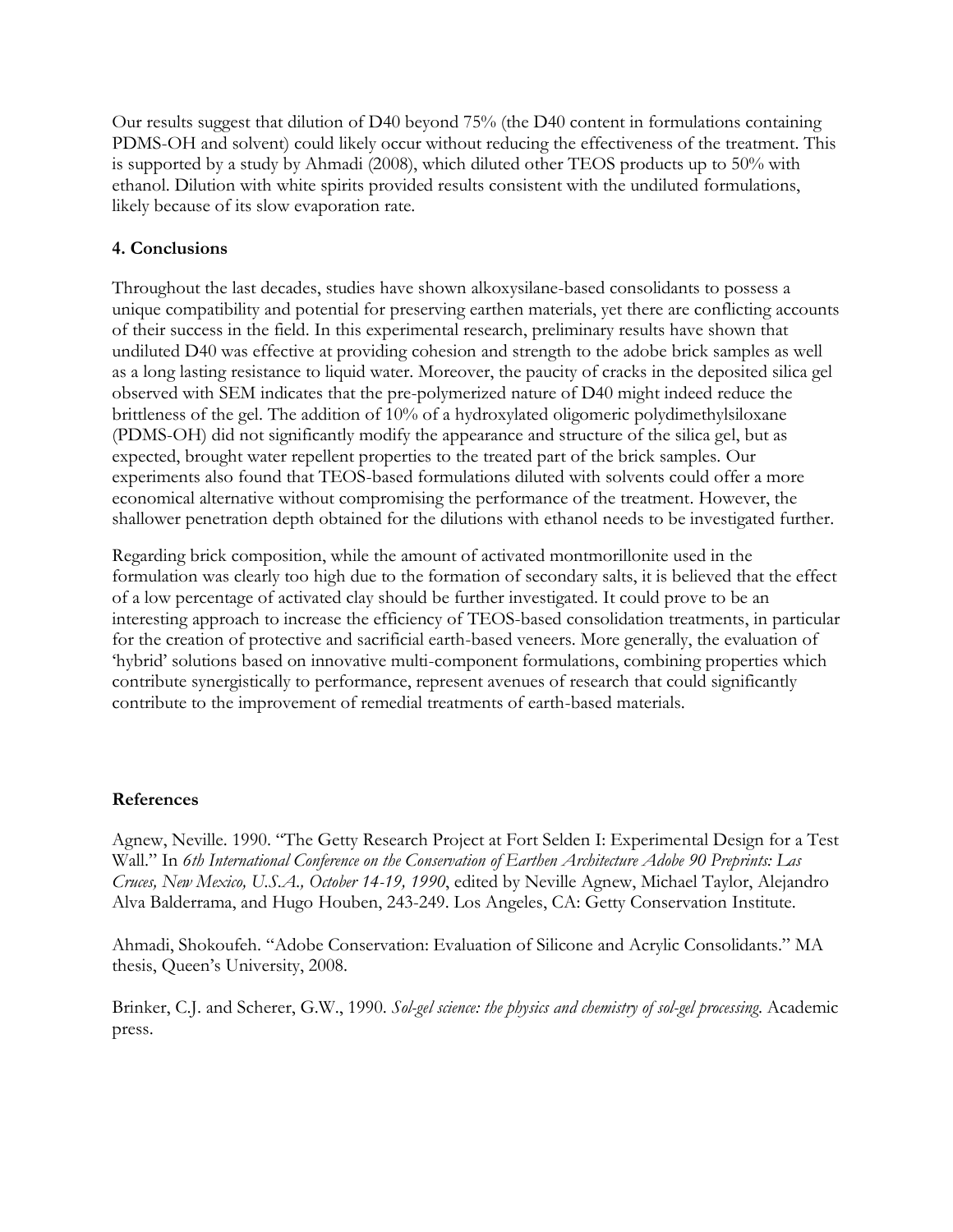Chiari, Giacomo. 1983. "Characterization of Adobe as Building Material—Preservation Techniques." In *Adobe: International Symposium and Training Workshop on the Conservation of Adobe: final report and major papers, Lima, Cusco (Peru) 10-22 Sept 1983*, 83-89. Lima-Cusco, Peru. UNESCO.

Chiari, Giacomo. 1987. "Consolidation of adobe with ethyl silicate. Control of long term effects using SEM." In 5<sup>th</sup> International Meeting of Experts on the Conservation of Earthen Architecture, 25-32. Rome: ICCROM-CRATerre.

Chiari, Giacomo. 1990. "Chemical Surface Treatments and Capping Techniques of Earthen Structures: A Long-Term Evaluation." In *6th International Conference on the Conservation of Earthen Architecture Adobe 90 Preprints: Las Cruces, New Mexico, U.S.A., October 14-19, 1990*, edited by Neville Agnew, Michael Taylor, Alejandro Alva Balderrama, and Hugo Houben, 267-273. Los Angeles, CA: Getty Conservation Institute.

Coffman, Richard, Charles Selwitz, and Neville Agnew. 1990. "The Getty Research Project at Fort Selden II: A Study of the Interaction of Chemical Consolidants with Adobe and Adobe Constituents." In *6th International Conference on the Conservation of Earthen Architecture Adobe 90 Preprints: Las Cruces, New Mexico, U.S.A., October 14-19, 1990*, edited by Neville Agnew, Michael Taylor, Alejandro Alva Balderrama, and Hugo Houben, 250-254. Los Angeles, CA: Getty Conservation Institute.

Doehne E. and Price C.A., 2010. Stone Conservation: An Overview of Current Research, Second Edition. *The Getty Conservation Institute*, 164 pp.

Escalante, M.R., Valenza, J. and Scherer, G.W., 2000. Compatible consolidants from particlemodified gels. Proc. 9th Int. Cong. Deterioration and Conservation of Stone, 2, 459-465.

Ferron, Amelia and Frank Matero. 2011. "A Comparative Study of Ethyl-Silicate-Based Consolidants for Earthen Finishes." *Journal of the American Institute of Conservation* 50: 49-72.

Franzoni, E., G. Graziani, E. Sassoni, G. Bacilieri, M. Griffa, and P. Lura. 2014a. "Solvent-based ethyl silicate for stone consolidation: influence of the application technique on penetration depth, efficacy and pore occlusion." *Materials and Structures* 48 (11): 3503-3515. doi: 10.1617/s11527-014- 0417-1.

Franzoni, E., E. Sassoni, G.Graziani and A. Fregni. 2014b. "Consolidation of fired-clay bricks by ethyl silicate: durability to salt crystallization." In *Proceedings of SWBSS 2014 3 rd International Conference on Salt Weathering of Buildings and Stone Sculptures, October 14-16, 2014, KIK-IRPA*. Brussels, Belgium: 347-356.

French, Pamela. 1986. "The Problems of in situ Conservation of Mudbrick and Mud Plaster." In *Situ Archaeological Conservation Mexico City, April 6-13*.

Graziani, Gabriela, Enrico Sassoni, and Elisa Franzoni. 2015. "Consolidation of porous carbonate stones by an innovative phosphate treatment: mechanical strengthening and physical-microstructural compatibility in comparison with TEOS-based treatments." *Heritage Science* 3 (1): 1-6. doi: 10.1186/s40494-014-0031-0.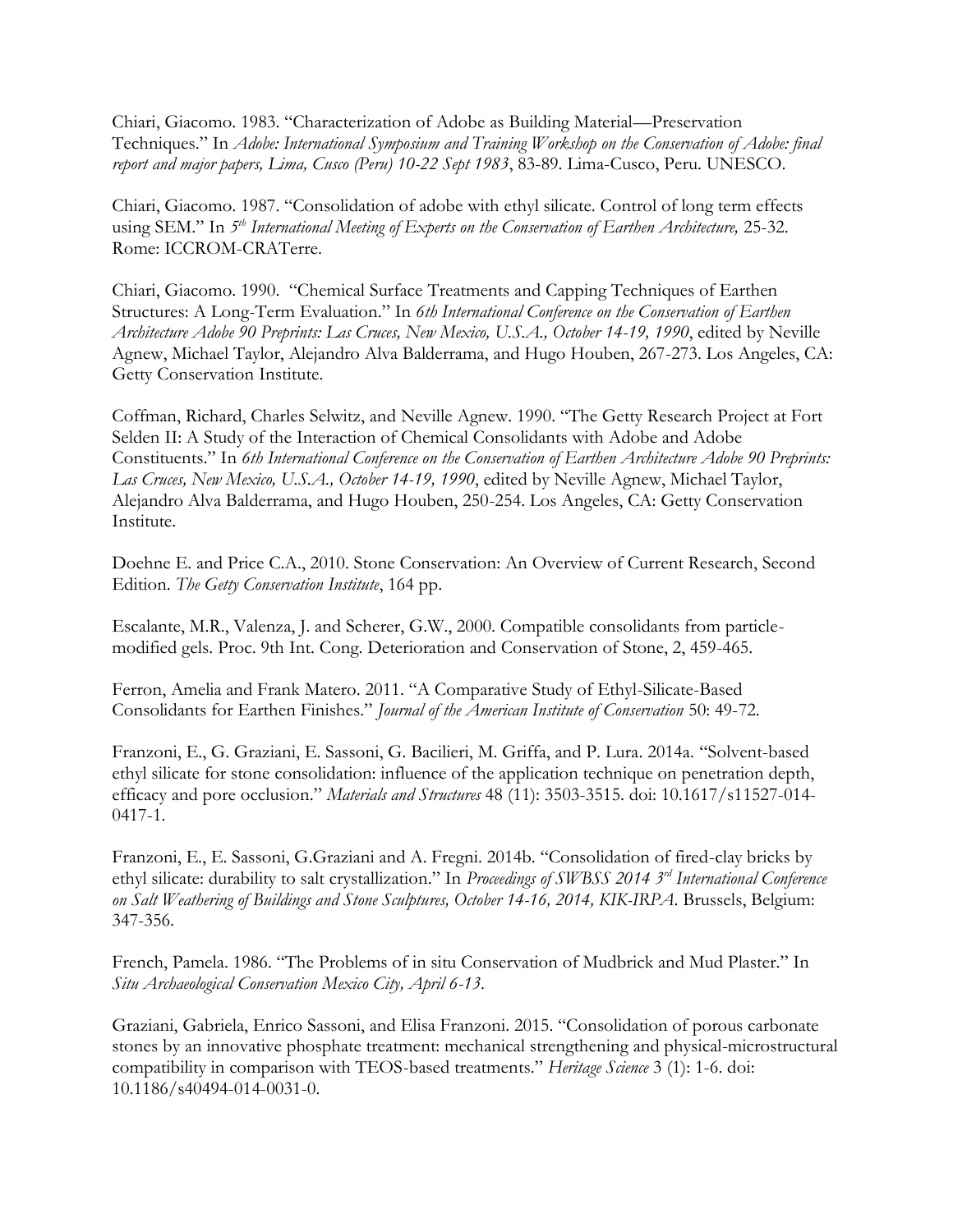Helmi, Fatma M. 1990. "Deterioration and Conservation of Some Mud Brick in Egypt." In *6th International Conference on the Conservation of Earthen Architecture Adobe 90 Preprints: Las Cruces, New Mexico, U.S.A., October 14-19, 1990*, edited by Neville Agnew, Michael Taylor, Alejandro Alva Balderrama, and Hugo Houben, 277-282. Los Angeles, CA: Getty Conservation Institute.

Liu, Y., Liu, J., 2016. Fabrication of TEOS/PDMS/F127 hybrid coating materials for conservation of historic stone sculptures, *Appl. Phys. A* 122, 1-7.

Matero, Frank 2015. "Mud Brick Metaphysics and the Preservation of Earthen Ruins." *Conservation and Management of Archaeological Sites* 17 (3): 209-223.

Minke, Gernot. 2006. "The Properties of Earth as a Building Material." In *Building with Earth: Design and Technology of a Sustainable Architecture*, 19-35. Basel: Birkhauser Basel.

Oliver, Anne. 2008a. "Conservation of Earthen Archaeological Sites." In *Terra Literature Review: An Overview of Research in Earthen Architecture Conservation*, edited by Erica Avrami, Hubert Guillaud, and Mary Hardy, 80-96. Los Angeles, CA: J. Paul Getty Trust.

Oliver, Anne. 2008b. "Conservation of Nondecorated Earthen Materials." In *Terra Literature Review: An Overview of Research in Earthen Architecture Conservation*, edited by Erica Avrami, Hubert Guillaud, and Mary Hardy, 108-123. Los Angeles, CA: J. Paul Getty Trust.

Ozturk, Isil. "Alkoxysilanes Consolidation of Stone and Earthen Building Materials." MA thesis, University of Pennsylvania, 1992.

Rainer, Leslie. 2008. "Deterioration and Pathology of Earthen Architecture." In *Terra Literature Review: An Overview of Research in Earthen Architecture Conservation*, edited by Erica Avrami, Hubert Guillaud, and Mary Hardy, 45-61. Los Angeles, CA: J. Paul Getty Trust.

Ren, K. B., and D. A. Kagi. 1995. "Upgrading the Durability of Mud Bricks by Impregnation." *Building and Environment* 30 (3): 433-440.

Salazar-Hernández, C., Alquiza, M.J.P., Salgado, P., Cervantes, J. 2010. TEOS–colloidal silica– PDMS-OH hybrid formulation used for stone consolidation, *Applied Organometallic Chemistry* 24, 481- 488.

Salazar-Hernández, C., Zárraga, R., Alonso, S., Sugita, S., Calixto, S., Cervantes, J. 2009. Effect of solvent type on polycondensation of TEOS catalyzed by DBTL as used for stone consolidation, *Journal of Sol-Gel Science and Technology* 49, 301-310.

Scherer, George W., and George S. Wheeler. 2009. "Silicate Consolidants for Stone." *Key Engineering Materials* 391: 1-25. doi: 10.4028/www.scientific.net/KEM.391.1.

Selwitz, Charles, Richard Coffman and Neville Agnew. 1990. "The Getty Research Project at Fort Selden III: An Evaluation of the Application of Chemical Consolidants to Test Walls." In *6th International Conference on the Conservation of Earthen Architecture Adobe 90 Preprints: Las Cruces, New Mexico, U.S.A., October 14-19, 1990*, edited by Neville Agnew, Michael Taylor, Alejandro Alva Balderrama, and Hugo Houben, 255-260. Los Angeles, CA: Getty Conservation Institute.